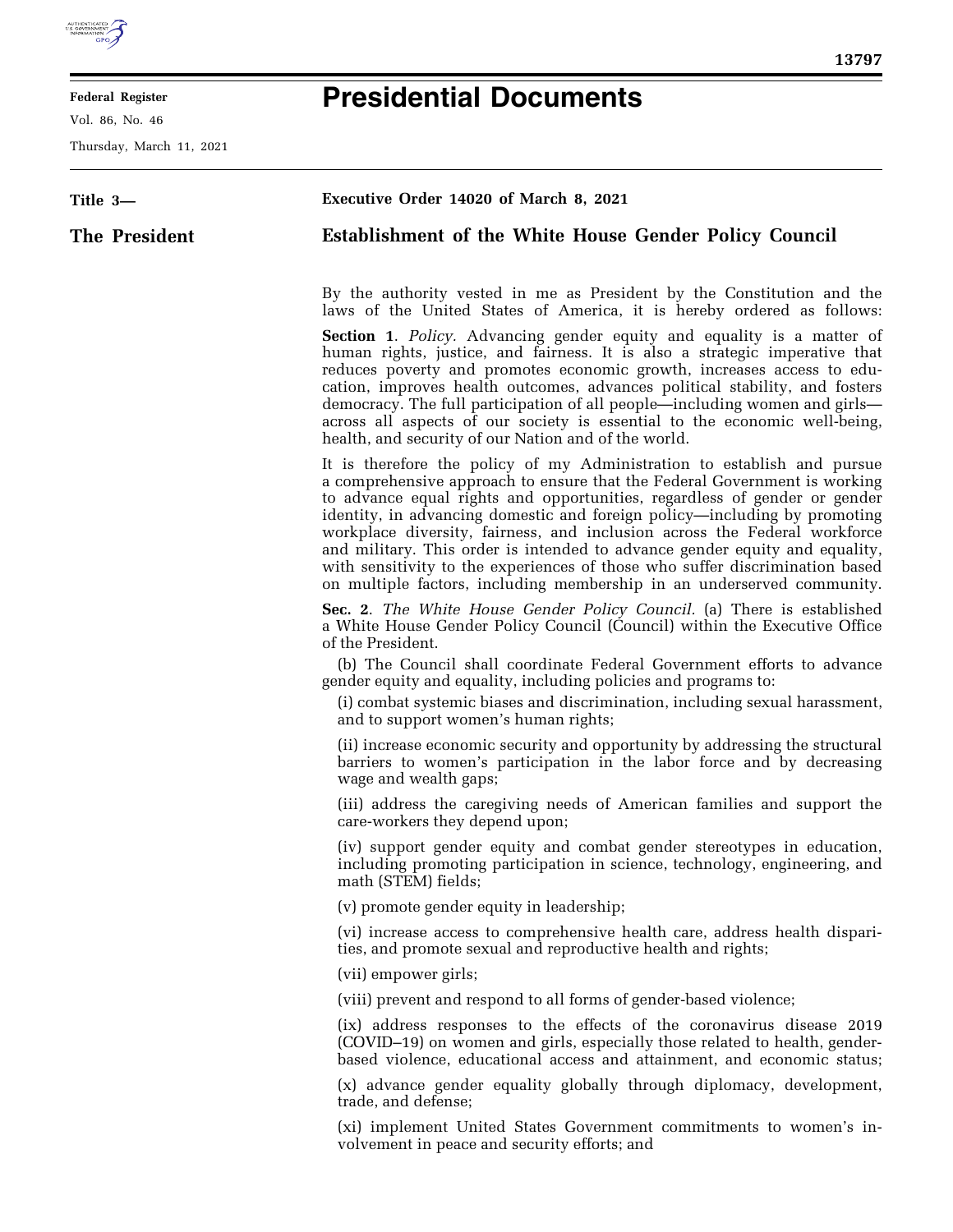(xii) recognize the needs and contributions of women and girls in humanitarian crises and in development assistance.

(c) The Council shall work across executive departments and agencies (agencies) to advance gender equity and equality and provide a coordinated Federal response on issues that have a distinct impact on gender equity and equality. The Council shall also work with each agency to ensure that agency operations are conducted in a manner that promotes gender equity and equality, to the extent permitted by law.

(d) The Council shall provide legislative and policy recommendations to the President, evaluate other proposed policies and legislation for their potential impact on issues of gender equity and equality, propose improvement in the collection of data related to gender and gender identity, and suggest changes to Federal programs or policies to address issues of significance to women and girls.

(e) The Council shall, consistent with applicable law, conduct outreach with, and consider ways to increase coordination, communication, and engagement with, representatives of a diverse range of nonprofit and community-based organizations, civil society groups, and faith-based organizations; State, local, Tribal and territorial government officials; labor unions and worker organizations; private sector representatives; foreign government officials; multilateral organizations; and other interested persons who can inform the Council's work.

(f) The Council shall be led by two Co-Chairs designated by the President, one of whom shall also serve as the Executive Director of the Council (Executive Director). The Council staff shall also include a Special Assistant to the President and Senior Advisor on Gender-Based Violence and other sufficient staff as may be necessary to carry out the provisions of this order.

(g) In addition to the Co-Chairs, the Council shall consist of the following members:

(i) the Secretary of State;

(ii) the Secretary of the Treasury;

(iii) the Secretary of Defense;

(iv) the Attorney General;

(v) the Secretary of the Interior;

(vi) the Secretary of Agriculture;

(vii) the Secretary of Commerce;

(viii) the Secretary of Labor;

(ix) the Secretary of Health and Human Services;

(x) the Secretary of Housing and Urban Development;

(xi) the Secretary of Transportation;

(xii) the Secretary of Energy;

(xiii) the Secretary of Education;

(xiv) the Secretary of Veterans Affairs;

(xv) the Secretary of Homeland Security;

(xvi) the Administrator of the Environmental Protection Agency;

(xvii) the Director of the Office of Management and Budget;

(xviii) the United States Trade Representative;

(xix) the Administrator of the Small Business Administration;

(xx) the Director of National Intelligence;

(xxi) the Representative of the United States of America to the United Nations;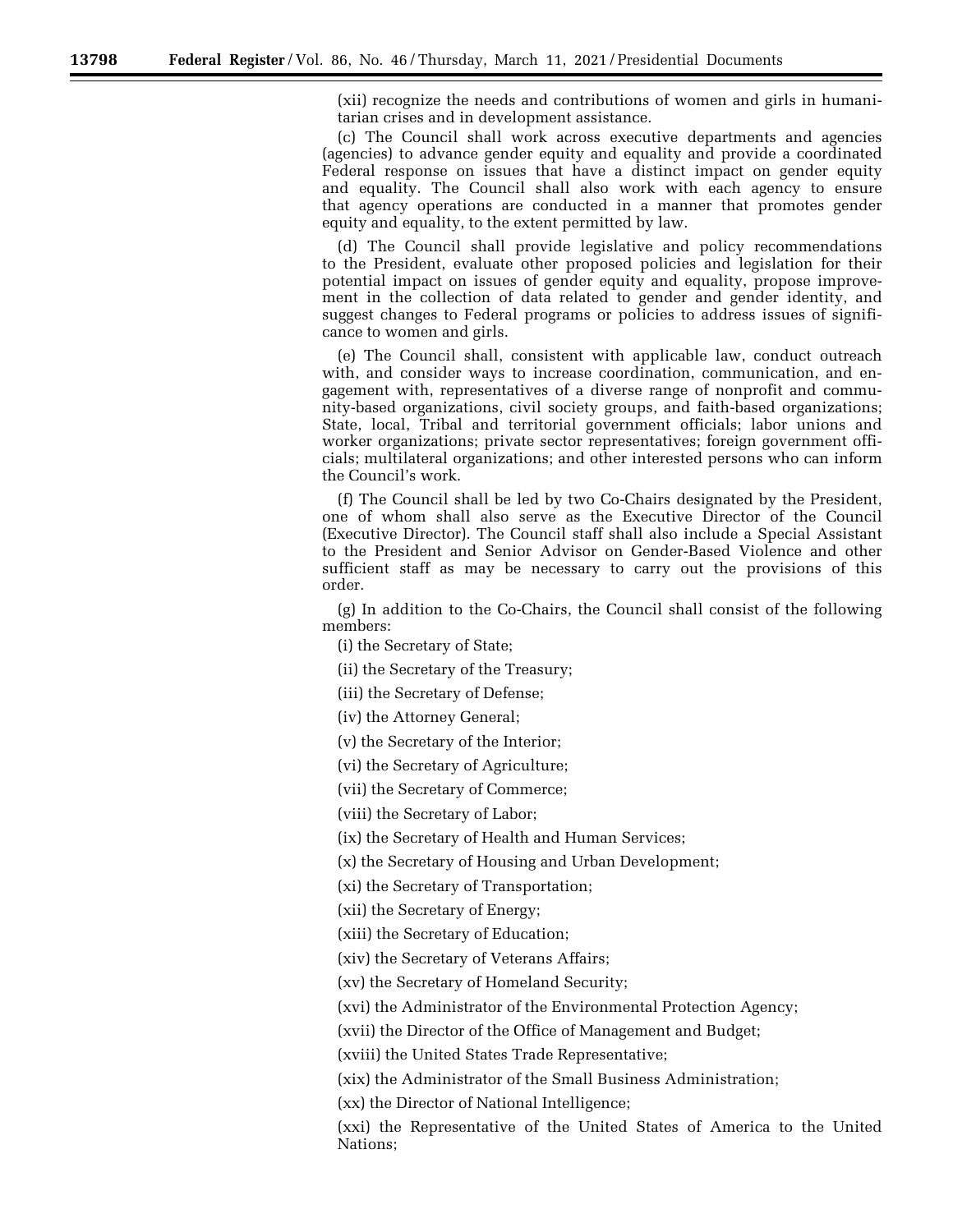(xxii) the Director of the Office of Science and Technology Policy;

(xxiii) the Assistant to the President for National Security Affairs;

(xxiv) the Assistant to the President for Domestic Policy;

(xxv) the Assistant to the President for Economic Policy;

(xxvi) the Assistant to the President on National Climate;

(xxvii) the Assistant to the President on COVID–19 Response;

(xxviii) the Chief of Staff to the Vice President;

(xxix) the Chair of the Council of Economic Advisers;

(xxx) the Chair of the Council on Environmental Quality;

(xxxi) the Director of the National Science Foundation;

(xxxii) the Administrator of General Services;

(xxxiii) the Administrator of the National Aeronautics and Space Administration;

(xxxiv) the Chair of the Equal Employment Opportunity Commission;

(xxxv) the Administrator of the United States Agency for International Development;

(xxxvi) the Director of the Office of Personnel Management; and

(xxxvii) the heads of such other agencies and offices as the Co-Chairs may from time to time invite to participate.

(h) Members of the Council shall designate, within 30 days of the date of this order, a senior official within their respective agency or office who shall coordinate with the Council and who shall be responsible for overseeing the agency's or office's efforts to advance gender equity and equality. The Director of National Intelligence shall designate a National Intelligence Officer for Gender Equality, who shall coordinate intelligence support for the Council's work on issues implicating national security. The Co-Chairs may coordinate subgroups consisting exclusively of Council members or their designees under this section, as appropriate.

(i) Each agency shall bear its own expenses for participating in the Council. **Sec. 3**. *Government-Wide Strategy to Advance Gender Equity and Equality.*  (a) Within 200 days of the date of this order, the Council, after coordination by the Co-Chairs, shall develop and submit to the President a Governmentwide strategy for advancing gender equity and equality in the United States and, when applicable, around the world (the ''Strategy''). The Strategy should include recommendations on policies, programs, and initiatives that should be proposed, passed, or implemented to advance gender equity and equality in the United States and around the world.

(b) Recognizing the gender and racial disparities that COVID–19 has both magnified and exacerbated, in formulating its recommendations to address the effects of the COVID–19 pandemic and related economic disruption on women and girls, the Council shall coordinate with the White House Office of the COVID–19 Response and the COVID–19 Health Equity Task Force, established by section 2 of Executive Order 13995 of January 21, 2021 (Ensuring an Equitable Pandemic Response and Recovery).

(c) In developing the Strategy, the Council shall consider the unique experiences and needs of women and girls who are also members of other underserved communities. In implementing this approach, the Council shall work closely with the Domestic Policy Council, which coordinates the interagency, whole-of-government strategy for advancing equity, as set forth in Executive Order 13985 of January 20, 2021 (Advancing Racial Equity and Support for Underserved Communities Through the Federal Government). **Sec. 4**. *Implementation.* (a) After the Strategy has been submitted to the President, the heads of agencies, or their designees, shall, in consultation with the Council and the Office of Management and Budget (OMB), select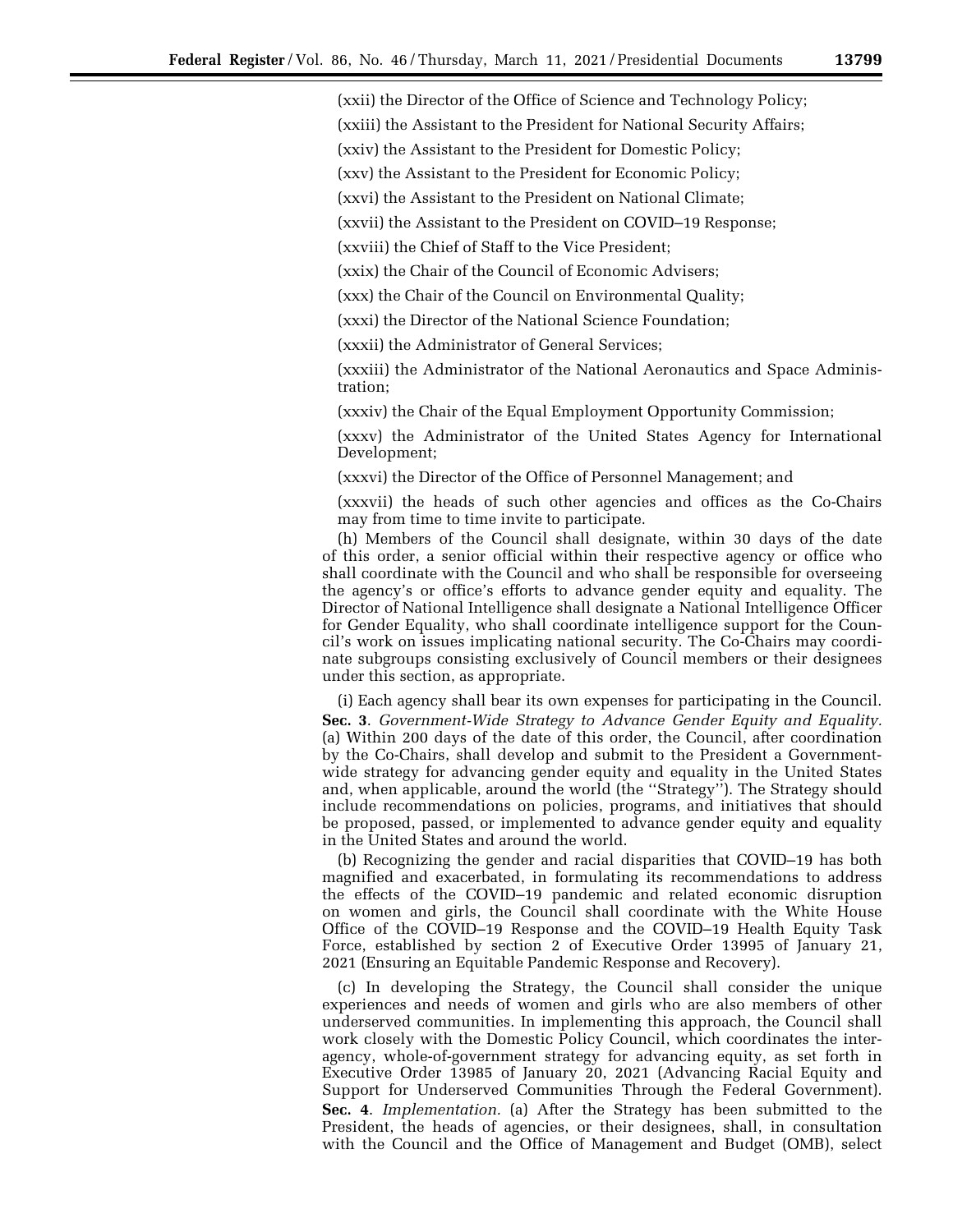certain of their respective agency's programs and policies for review for consistency with the Strategy. As appropriate and consistent with law, the heads of agencies shall suspend, revise, or rescind, or publish for notice and comment proposed rules suspending, revising, or rescinding, any directives, orders, regulations, policies, or guidance inconsistent with the Strategy. As appropriate, the heads of agencies shall consult with the Attorney General to the extent that any proposed actions require consultation or review under Executive Order 12250 of November 2, 1980 (Leadership and Coordination of Nondiscrimination Laws). As part of its review, the Administrator of the United States Agency for International Development shall, as appropriate and consistent with law, review the 2020 Gender Equality and Women's Empowerment Policy and revise or rescind it as appropriate.

(b) The Council shall coordinate a comprehensive, interagency response to gender-based violence at home and abroad, including intervention, prevention, and public health strategies to reduce incidence and impacts. The Special Assistant to the President and Senior Advisor on Gender-Based Violence, working with the Executive Director, shall create a National Action Plan to End Gender-Based Violence that establishes a Government-wide approach to preventing and addressing gender-based violence in the United States and shall work, in conjunction with the Assistant to the President for National Security Affairs, to lead a comprehensive, interagency review and update of the 2016 United States Strategy to Prevent and Respond to Gender-Based Violence Globally, as appropriate and consistent with law.

(c) Following the submission of the Strategy developed pursuant to section 3 of this order, the heads of agencies shall report to the Council semiannually, and the Council shall prepare an annual report for submission to the President—a version of which shall be made public—on progress made in implementing the Strategy.

(d) The Council shall coordinate with the Domestic Policy Council, OMB, and other agencies and offices to advance my Administration's efforts to achieve greater equity as set forth in Executive Order 13985. In particular, among other things, the Council shall coordinate with the Interagency Working Group on Equitable Data, established in section 9 of Executive Order 13985.

(e) The Council shall coordinate with the National Security Council on all issues related to gender equality globally, including women's economic participation, health, and involvement in peace and security efforts.

(f) Consistent with section 6 of Executive Order 13985, the Director of OMB shall identify opportunities to promote gender equity and equality in the budget that the President submits to the Congress.

(g) The heads of agencies, interagency working groups, and task forces shall assist and provide information to the Council, as appropriate and consistent with applicable law, as may be helpful to carry out the functions of the Council.

**Sec. 5**. *Termination.* The Working Group created by section 2 of the Presidential Memorandum of February 7, 2019 (Promoting Women's Global Development and Prosperity) (NSPM–16), is terminated. NSPM–16 is amended by substituting, in section 3(e), ''the Council'' for ''the Working Group''.

**Sec. 6**. *Definitions.* (a) The term ''equity'' means the consistent and systematic fair, just, and impartial treatment of all individuals, including individuals who belong to underserved communities that have been denied such treatment, such as women and girls; Black, Latino, and Indigenous and Native American persons, Asian Americans and Pacific Islanders, and other persons of color; members of religious minorities; lesbian, gay, bisexual, transgender, and queer (LGBTQ+) persons; persons with disabilities; persons who live in rural areas; and persons otherwise adversely affected by persistent poverty or inequality.

(b) The term ''underserved communities'' refers to populations sharing a particular characteristic, as well as geographic communities, that have